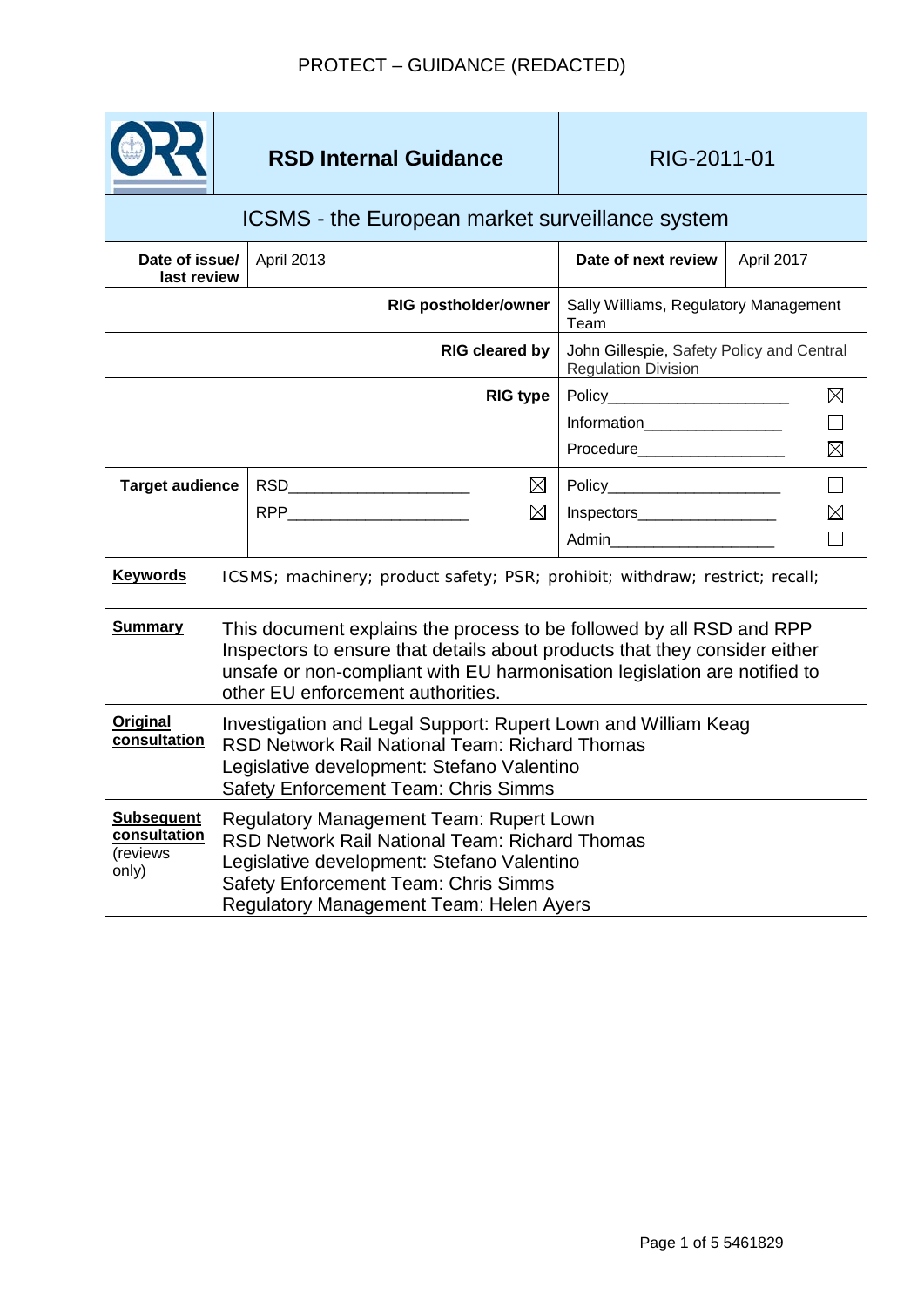| <b>Detail</b> | <b>Background</b>      |                                                                                                                                                                                                                                                                                                                                                                                                                                                                                                                    |
|---------------|------------------------|--------------------------------------------------------------------------------------------------------------------------------------------------------------------------------------------------------------------------------------------------------------------------------------------------------------------------------------------------------------------------------------------------------------------------------------------------------------------------------------------------------------------|
|               | 1.                     | In 2008, the European Commission reviewed the various market<br>surveillance provisions under different areas of European law.<br>They proposed improvements to align national systems and<br>provide a consistent framework. These were brought into effect<br>by a new direct acting Regulation (EC) No. 765/2008 F, which<br>came into force in 2010 and concerns accreditation and market<br>surveillance.                                                                                                     |
|               | 2.                     | All member states are required to:                                                                                                                                                                                                                                                                                                                                                                                                                                                                                 |
|               | $\bullet$<br>$\bullet$ | organise and carry out market surveillance to ensure that<br>products liable to compromise health and / or safety - or which<br>otherwise do not conform to legal requirements - are withdrawn<br>from the market or have their availability prohibited or restricted;<br>and<br>communicate these arrangements to the Commission and the<br>public                                                                                                                                                                |
|               | 3.                     | ICSMS<br>Communication<br>via<br>the<br>is<br>(Information)<br>and<br>Surveillance<br>Communication<br>System<br>Market<br>on<br>www.icsms.org). This is an IT system owned by the European<br>Commission which provides a comprehensive communication<br>platform for the market surveillance authorities of the Member<br>States.                                                                                                                                                                                |
|               | 4.                     | The system allows information on non-compliant products (test<br>results, product identification data, photographs, economic<br>operator information, risk assessments, accident information,<br>information on measures taken by surveillance authorities etc.) to<br>be shared quickly and efficiently among authorities.                                                                                                                                                                                        |
|               | 5.                     | ICSMS has an internal and a public area so some information is<br>also available to the public.                                                                                                                                                                                                                                                                                                                                                                                                                    |
|               | 6.                     | ORR is a market surveillance authority as defined under the<br>Regulation. This role requires ORR Inspectors to identify and<br>investigate unsafe and non-compliant products used at work on<br>the railway. ORR is required to report its findings about such<br>matters, and details of any action taken (either by us or the<br>manufacturer), to other EU enforcement authorities via ICSMS so<br>that action can be taken where appropriate to remove or restrict<br>the use of a product across the market. |
|               | 7.                     | Once a product has been logged on ICSMS, if the initiator (ORR)<br>considers that the issue would be more appropriately dealt with<br>by another enforcing authority, the system allows responsibility to<br>be passed automatically to that other body for investigation. For                                                                                                                                                                                                                                     |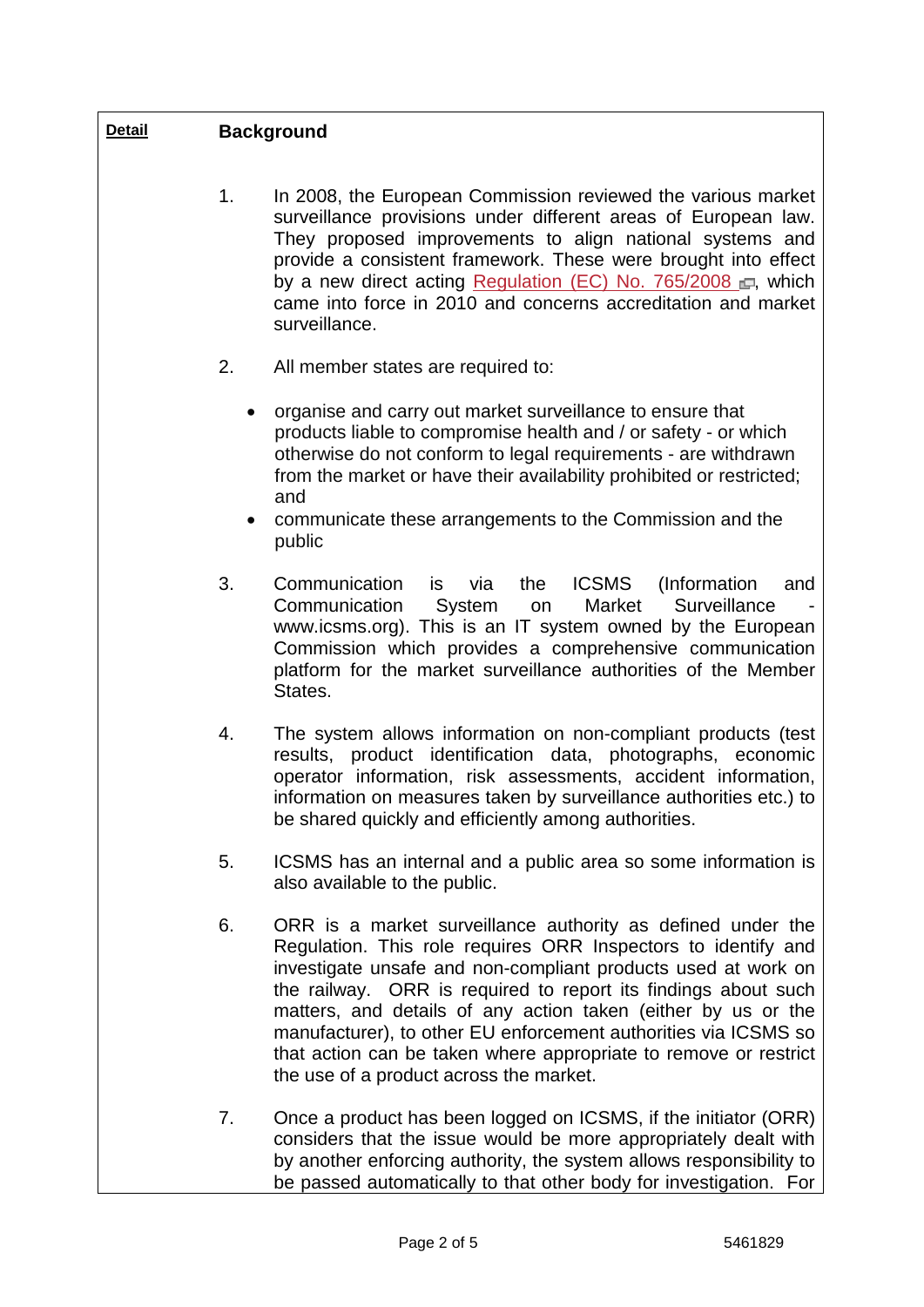example, if we found an unsafe item that was primarily used in the construction industry rather than on the railway we would log the item on ICSMS and might then 'pass' it to HSE for their action. ORR would normally be expected to deal with products manufactured specifically for use on the UK railway.

- 8. The regulation, gives Inspectors the power to:
	- prohibit or restrict the use of, or withdraw from the market products which are unsafe or which otherwise do not conform to Community Harmonisation Legislation (such as the Railways (Interoperability) Regulations 2011); and
	- recall, withdraw, or prohibit products presenting a serious risk.
- 9. Similar provisions are included in the revised Railways (Interoperability) Regulations 2011.
- 10. Where an Inspector identifies an unsafe or non-compliant item they should follow the process outlined below. More information about ICSMS can be found on the HSE intranet at http://www.hse.gov.uk/workequipment-machinery/market-surveillance.htm

## **Process**

- 11. Once an item has been identified the Inspector should firstly search the ICSMS database to identify whether the issue has already been logged. If it has, the associated record will provide information about (amongst other things):
	- The manufacturer / importer Types of injury caused
	-
	-
	- Relevant standards for compliance
- 
- Type / model of item Descriptions of defects
- Photographs Accident details
	- Measures taken
- Test and examination reports

## **Inspector notification of unsafe or non-compliant product**

- 12. If an Inspector considers that an unlisted product is unsafe or noncompliant and should therefore be entered onto the database they should complete a Product Safety (ICSMS) Request Form.
- 13. Further guidance on this process can be found on the HSE intranet. It should be noted that HSE has a Product Safety Team to take action forward whereas within ORR individual inspectors are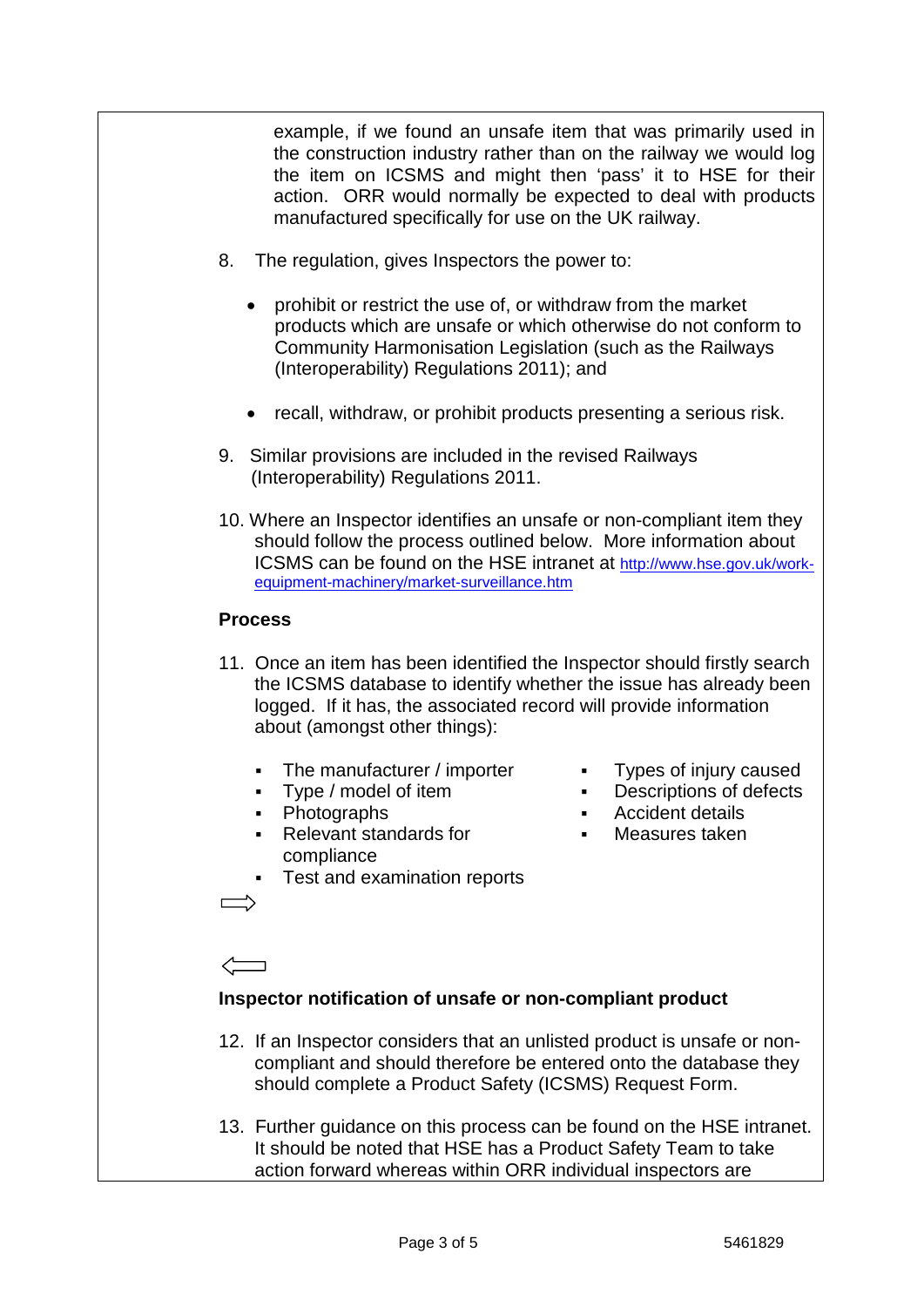charged with this work.

- 14. Once completed this form, along with any relevant photographs or other documents, should be sent to one of ORR's authorised ICSMS users for entering onto the database:  $\Box$
- 15. The ICSMS database has limits on the size of attachments and data. The maximum length of free text fields is indicated in the ORR-PSR form. If required additional information can be added via a separate attachment (preferably in pdf format). Any documents should be scanned to pdf format (noting that there is a 3Mb limit for such documents in the system). Photographs should be in jpg format (with a 100Kb limit for each).
- 16. A Product Safety Investigation Case should also be added to Mosaic. This should include the ICSMS Product Information (PI) Number provided by the authorised ICSMS user, and a copy of the ORR-PSR form which will be returned to the inspector once the information has been added to the database.
- 17. As any investigation progresses Inspectors should notify the authorised ICSMS user of any further information that needs to be added to the database. They should do this by completing a further version of the ORR-PSR form, including the ICSMS PI No in the 'Mosaic case no' field on page one, and only completing those fields that are relevant.
- 18. Inspectors should notify the authorised user immediately if they believe that the product does not relate solely to the railway and should be more properly dealt with by another enforcing authority.
- 19. Any measures taken to restrict the use or supply of a product must be notified to the EU at the earliest opportunity as a 'safeguard action'. Should any such cases arise the Inspector should pass the details to an authorised ICSMS user who will then discuss how to proceed with the HSE Product Support team. This approach should also be followed if a manufacturer voluntarily withdraws a product that ORR was going to prohibit. For further information see the HSE guidance on their intranet.
- 20. Any general questions on the process should also, in the first instance, be addressed to one of the authorised ICSMS users.